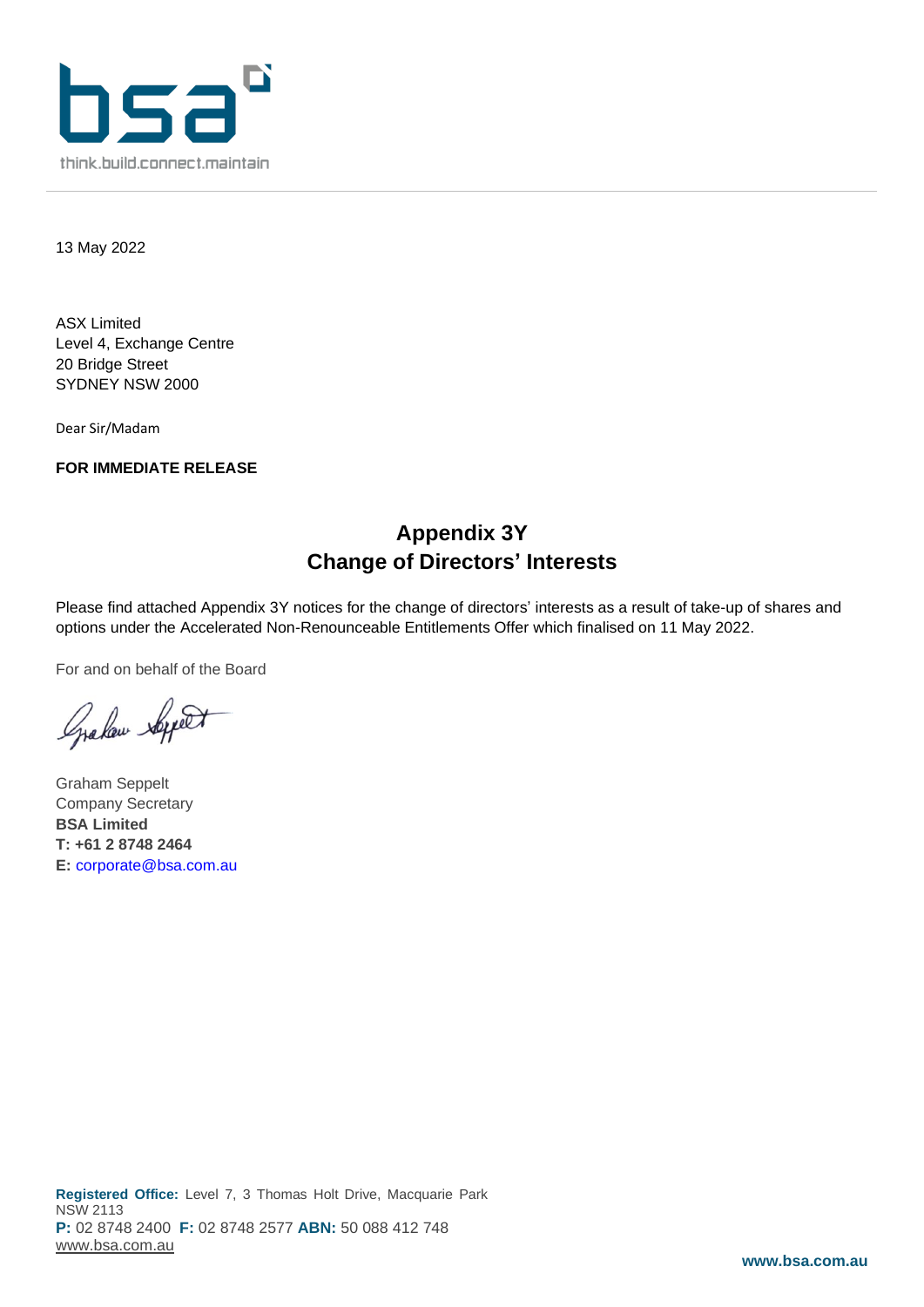## **APPENDIX 3Y**

### **Change of Director's Interest Notice**

Information or documents not available now must be given to ASX as soon as available. Information and documents given to ASX become ASX's property and may be made public. Introduced 30/09/01 Amended 01/01/11

## **Name of entity BSA Limited ABN 50 088 412 748**

We (the entity) give ASX the following information under listing rule 3.19A.2 and as agent for the director for the purposes of section 205G of the Corporations Act.

| <b>Name of Director</b> | David Prescott  |
|-------------------------|-----------------|
| Date of last notice     | 4 November 2021 |

#### **Part 1 - Change of director's relevant interests in securities**

*In the case of a trust, this includes interests in the trust made available by the responsible entity of the trust*

Note: In the case of a company, interests which come within paragraph (i) of the definition of "notifiable interest of a director" should be disclosed in this part.

| <b>Direct or indirect interest</b>                                                                                                                  | Indirect                                                                                                      |
|-----------------------------------------------------------------------------------------------------------------------------------------------------|---------------------------------------------------------------------------------------------------------------|
| Nature of indirect interest<br>(including registered holder)<br>Note: Provide details of the circumstances<br>giving rise to the relevant interest. | <b>Investment Manager of Lanyon Asset</b><br>Management Pty Ltd                                               |
| Date of change                                                                                                                                      | 11 May 2022                                                                                                   |
| No. of securities held prior to change                                                                                                              | 97,658,884 ordinary shares                                                                                    |
| <b>Class</b>                                                                                                                                        | Ordinary shares and Listed Options. Options<br>have an exercise price of \$0.10 on or before<br>30 April 2025 |
| Number acquired                                                                                                                                     | 30,614,070 Ordinary Shares<br>30,614,070 Listed Options                                                       |
| <b>Number disposed</b>                                                                                                                              | Nil                                                                                                           |
| <b>Value/Consideration</b><br>Note: If consideration is non-cash, provide details<br>and estimated valuation                                        | 0.10 per ordinary share<br>0.00 per Option                                                                    |
| No. of securities held after change                                                                                                                 | 128,272,954 Ordinary shares<br>30,614,070 Listed Options                                                      |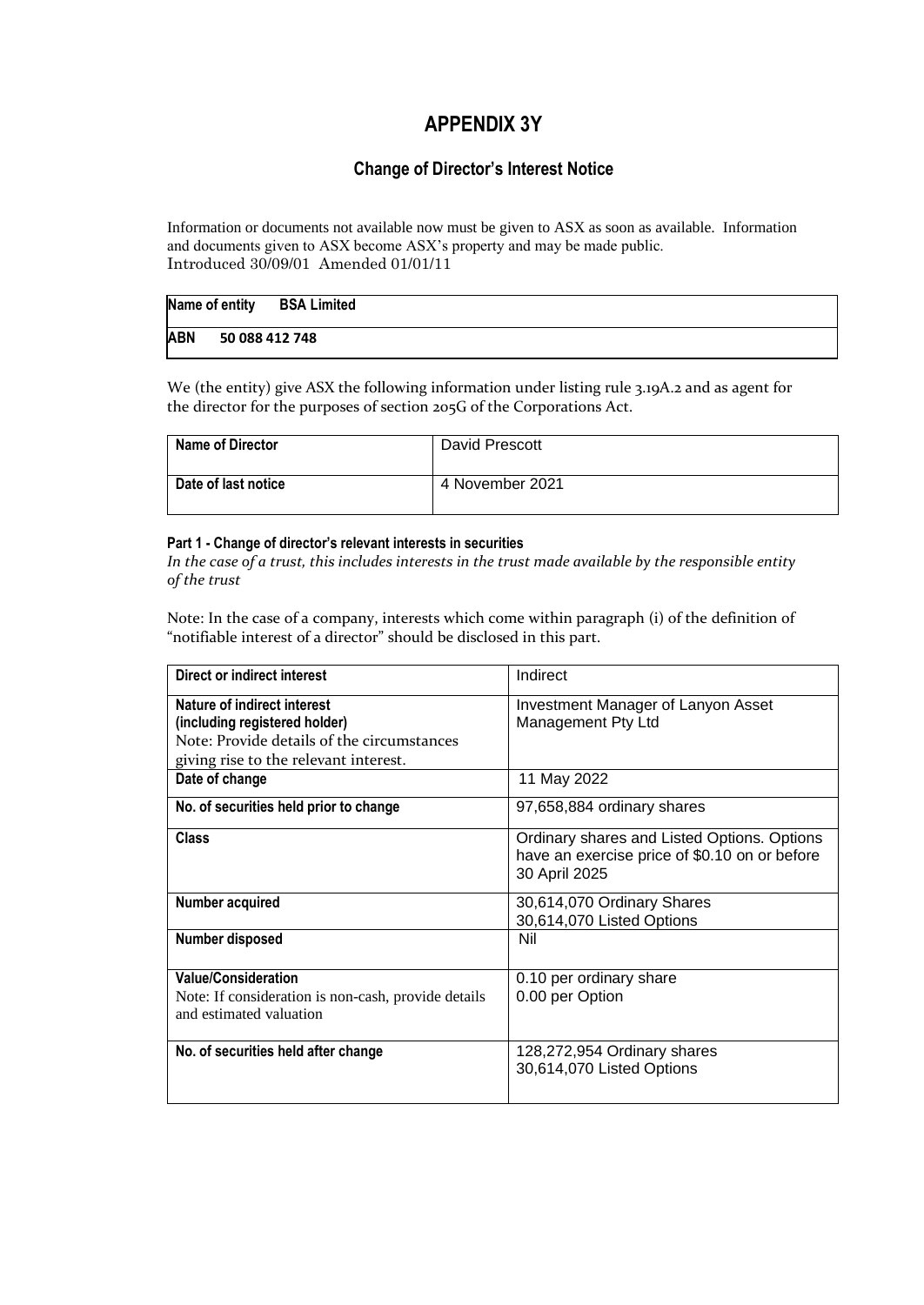| Nature of change<br>Example: on-market trade, off-market trade,<br>exercise of options, issue of securities under<br>dividend reinvestment plan, participation in buy-<br>back | Issue of Securities under Accelerated Non<br>Renounceable Rights Offer |
|--------------------------------------------------------------------------------------------------------------------------------------------------------------------------------|------------------------------------------------------------------------|
|--------------------------------------------------------------------------------------------------------------------------------------------------------------------------------|------------------------------------------------------------------------|

#### **Part 2 – Change of director's interests in contracts**

Note: In the case of a company, interests which come within paragraph (ii) of the definition of "notifiable interest of a director" should be disclosed in this part.

| <b>Detail of contract</b>                                                                                                                                                      |  |
|--------------------------------------------------------------------------------------------------------------------------------------------------------------------------------|--|
| <b>Nature of interest</b>                                                                                                                                                      |  |
| Name of registered holder<br>(if issued securities)                                                                                                                            |  |
| Date of change                                                                                                                                                                 |  |
| No, and class of securities to which<br>interest related prior to change<br>Note: Details are only required for a<br>contract in relation to which the<br>interest has changed |  |
| Interest acquired                                                                                                                                                              |  |
| Interest disposed                                                                                                                                                              |  |
| <b>Value/Consideration</b><br>Note: If consideration is non-cash,<br>provide details and an estimated<br>valuation                                                             |  |
| Interest after change                                                                                                                                                          |  |

#### **Part 3 –** +**Closed period**

| Were the interests in the securities or contracts detailed above                                 | No.     |
|--------------------------------------------------------------------------------------------------|---------|
| traded during a <sup>+</sup> closed period where prior written clearance was<br>required?        |         |
| If so, was prior written clearance provided to allow the trade to<br>proceed during this period? | $N/A$ . |
| If prior written clearance was provided, on what date was this<br>provided?                      | N/A     |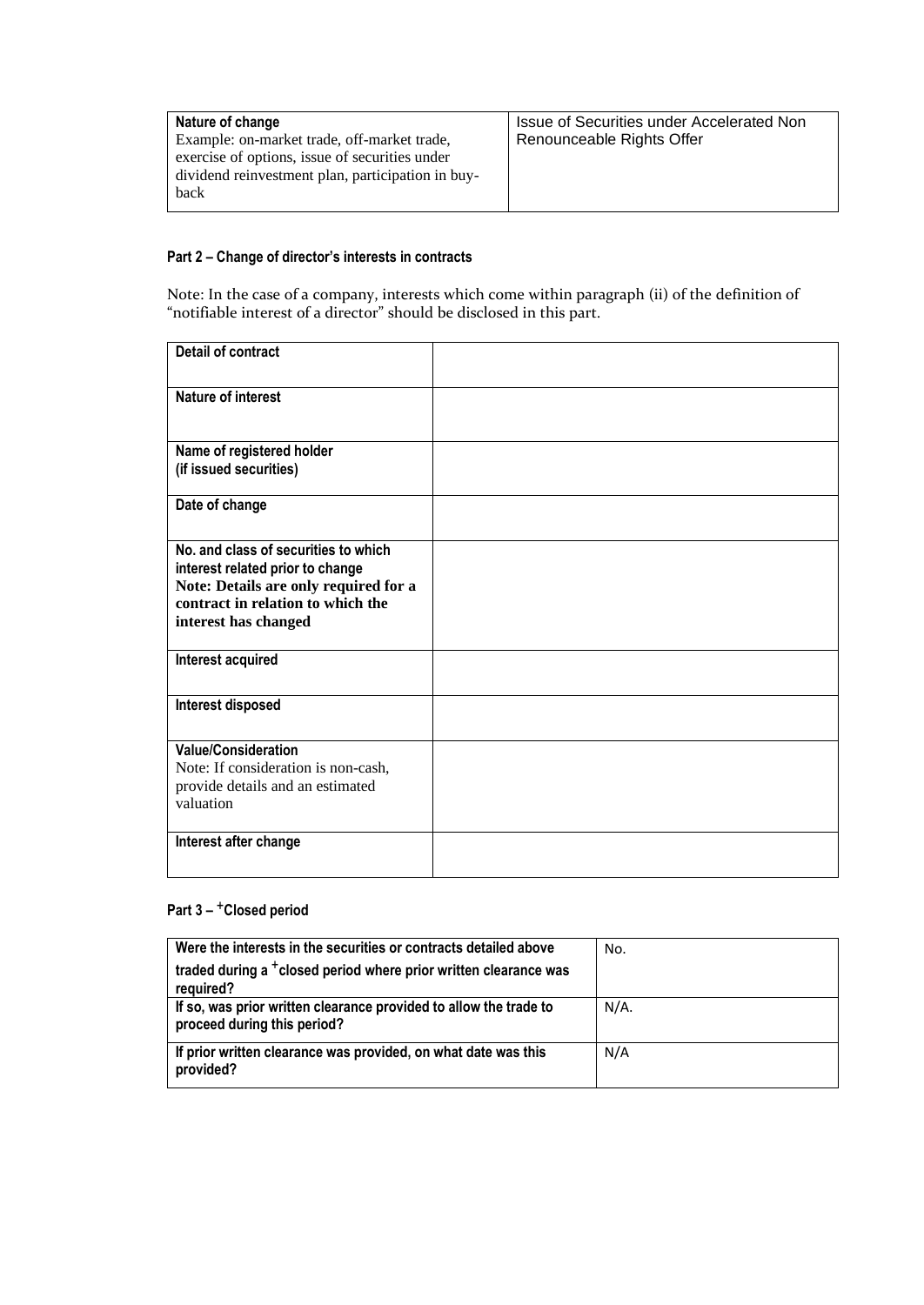## **APPENDIX 3Y**

### **Change of Director's Interest Notice**

Information or documents not available now must be given to ASX as soon as available. Information and documents given to ASX become ASX's property and may be made public. Introduced 30/09/01 Amended 01/01/11

| Name of entity | <b>BSA Limited</b> |  |
|----------------|--------------------|--|
| <b>ABN</b>     | 50 088 412 748     |  |

We (the entity) give ASX the following information under listing rule 3.19A.2 and as agent for the director for the purposes of section 205G of the Corporations Act.

| <b>Name of Director</b> | Nicholas Yates |
|-------------------------|----------------|
| Date of last notice     | 9 July 2020    |

#### **Part 1 - Change of director's relevant interests in securities**

*In the case of a trust, this includes interests in the trust made available by the responsible entity of the trust*

Note: In the case of a company, interests which come within paragraph (i) of the definition of "notifiable interest of a director" should be disclosed in this part.

| Direct or indirect interest                                                                                  | Direct and Indirect                                                                                           |
|--------------------------------------------------------------------------------------------------------------|---------------------------------------------------------------------------------------------------------------|
| Nature of indirect interest<br>(including registered holder)<br>Note: Provide details of the circumstances   | N Yates is a related party of Emelwin Pty Ltd<br><n &="" a="" c="" e="" super="" yates=""></n>                |
| giving rise to the relevant interest.                                                                        |                                                                                                               |
| Date of change                                                                                               | 11 May 2022                                                                                                   |
| No. of securities held prior to change                                                                       | 2,993,959 ordinary shares (Emelwin Pty Ltd)<br>1,259,524 ordinary shares (N Yates)                            |
| <b>Class</b>                                                                                                 | Ordinary shares and Listed Options. Options<br>have an exercise price of \$0.10 on or before<br>30 April 2025 |
| Number acquired                                                                                              | 500,000 Ordinary Shares<br>500.000 Listed Options                                                             |
| Number disposed                                                                                              | Nil                                                                                                           |
| <b>Value/Consideration</b><br>Note: If consideration is non-cash, provide details<br>and estimated valuation | 0.10 per ordinary share<br>0.00 per Option                                                                    |